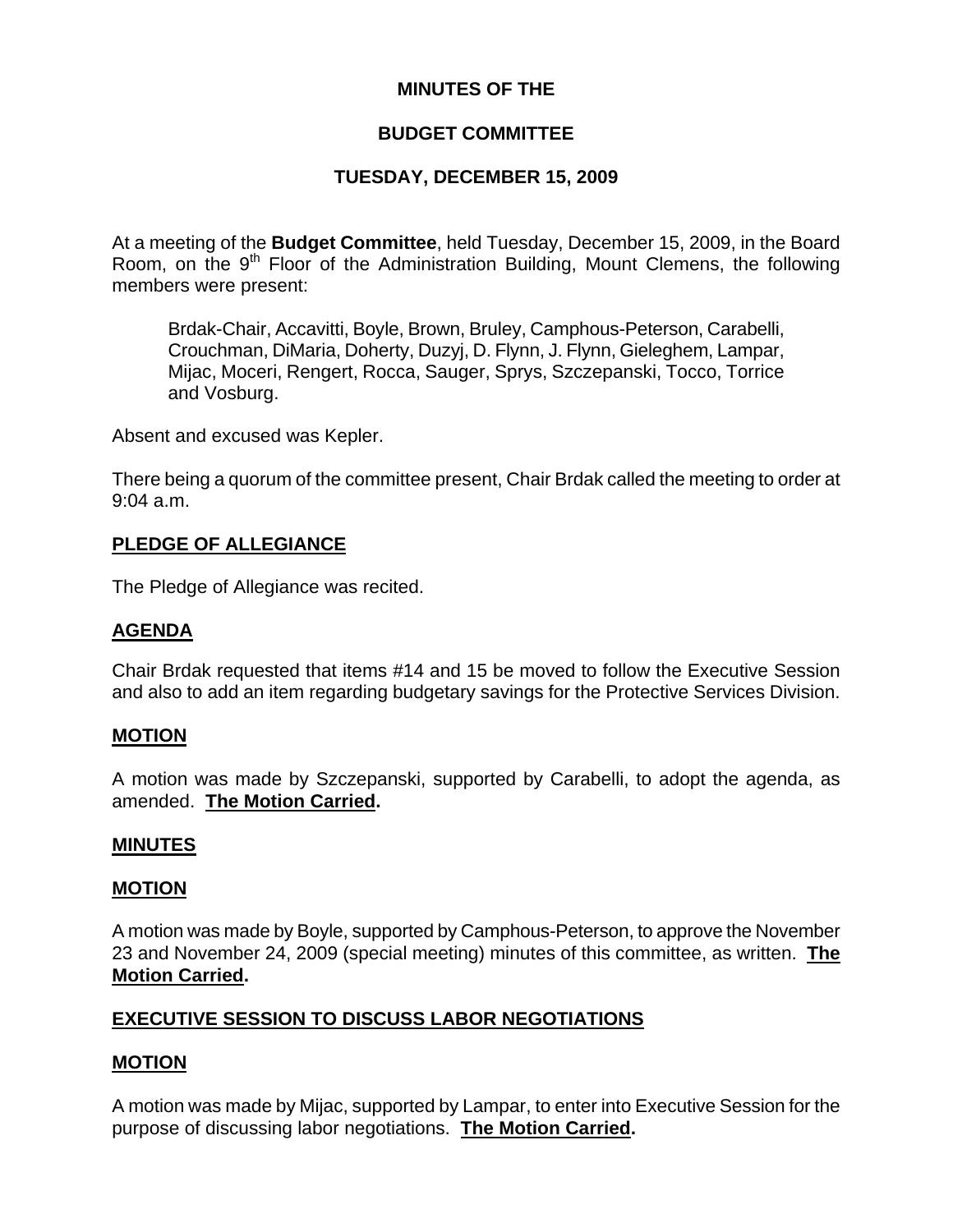In accordance with the motion, committee entered Executive Session at 9:06 a.m., with it concluding at 9:29 a.m.

# **RATIFICATION OF THREE-YEAR LABOR AGREEMENT WITH UNITED AUTO WORKERS (UAW) LOCAL 889 REPRESENTING ANIMAL SHELTER, SPECIALIZED OFFICES, COMMUNITY SERVICES AGENCY AND PROBATE COURT-CORPORATION COUNSEL (WAIVED BY PERSONNEL COMMITTEE CHAIR)**

## **COMMITTEE RECOMMENDATION – MOTION**

A MOTION WAS MADE BY DUZYJ, SUPPORTED BY LAMPAR, TO RECOMMEND THAT THE BOARD OF COMMISSIONERS APPROVE THE RATIFICATION OF A THREE-YEAR LABOR AGREEMENT WITH THE UNITED AUTO WORKERS (UAW) LOCAL 889 REPRESENTING ANIMAL SHELTER, SPECIALIZED OFFICES, COMMUNITY SERVICES AGENCY AND PROBATE COURT-CORPORATION COUNSEL FROM JANUARY 1, 2008 TO DECEMBER 31, 2010. **THE MOTION CARRIED WITH BROWN AND CARABELLI VOTING "NO."**

**RATIFICATION OF TWO-YEAR LABOR AGREEMENT WITH POLICE OFFICERS LABOR COUNCIL (POLC) REPRESENTING CAPTAINS, CHIEF OF STAFF AND JAIL ADMINISTRATOR (WAIVED BY PERSONNEL COMMITTEE CHAIR)**

# **COMMITTEE RECOMMENDATION – MOTION**

A MOTION WAS MADE BY J. FLYNN, SUPPORTED BY DOHERTY, TO RECOMMEND THAT THE BOARD OF COMMISSIONERS APPROVE RATIFICATION OF A TWO-YEAR LABOR AGREEMENT WITH THE POLICE OFFICERS LABOR COUNCIL (POLC) REPRESENTING CAPTAINS, CHIEF OF STAFF AND JAIL ADMINISTRATOR FROM JANUARY 1, 2010 TO DECEMBER 31, 2011. **THE MOTION CARRIED WITH BROWN AND CARABELLI VOTING "NO."** 

## **PROBATE COURT AMEND 2009 BUDGET**

## **COMMITTEE RECOMMENDATION – MOTION**

A MOTION WAS MADE BY GIELEGHEM, SUPPORTED BY TORRICE, TO RECOMMEND THAT THE BOARD OF COMMISSIONERS APPROVE AN INCREASE IN THE EXPENDITURE BUDGET OF THE PROBATE COURT – MENTAL DIVISION IN THE AMOUNT OF \$26,556 AND FUND THE INCREASE BY INCREASING THE REVENUE BUDGET BY \$8,278 AND UTILIZING \$18,278 FROM CONTINGENCY, AS OUTLINED IN CORRESPONDENCE FROM THE FINANCE DEPARTMENT; ALSO, INCREASE THE EXPENDITURE BUDGET OF THE PROBATE COURT – WILLS AND ESTATES DIVISION IN THE AMOUNT OF \$9,611 AND FUND THE INCREASE BY INCREASING THE REVENUE BUDGET BY \$8,278 AND UTILIZING \$1,333 FROM CONTINGENCY, AS OUTLINED IN CORRESPONDENCE FROM THE FINANCE DEPARTMENT.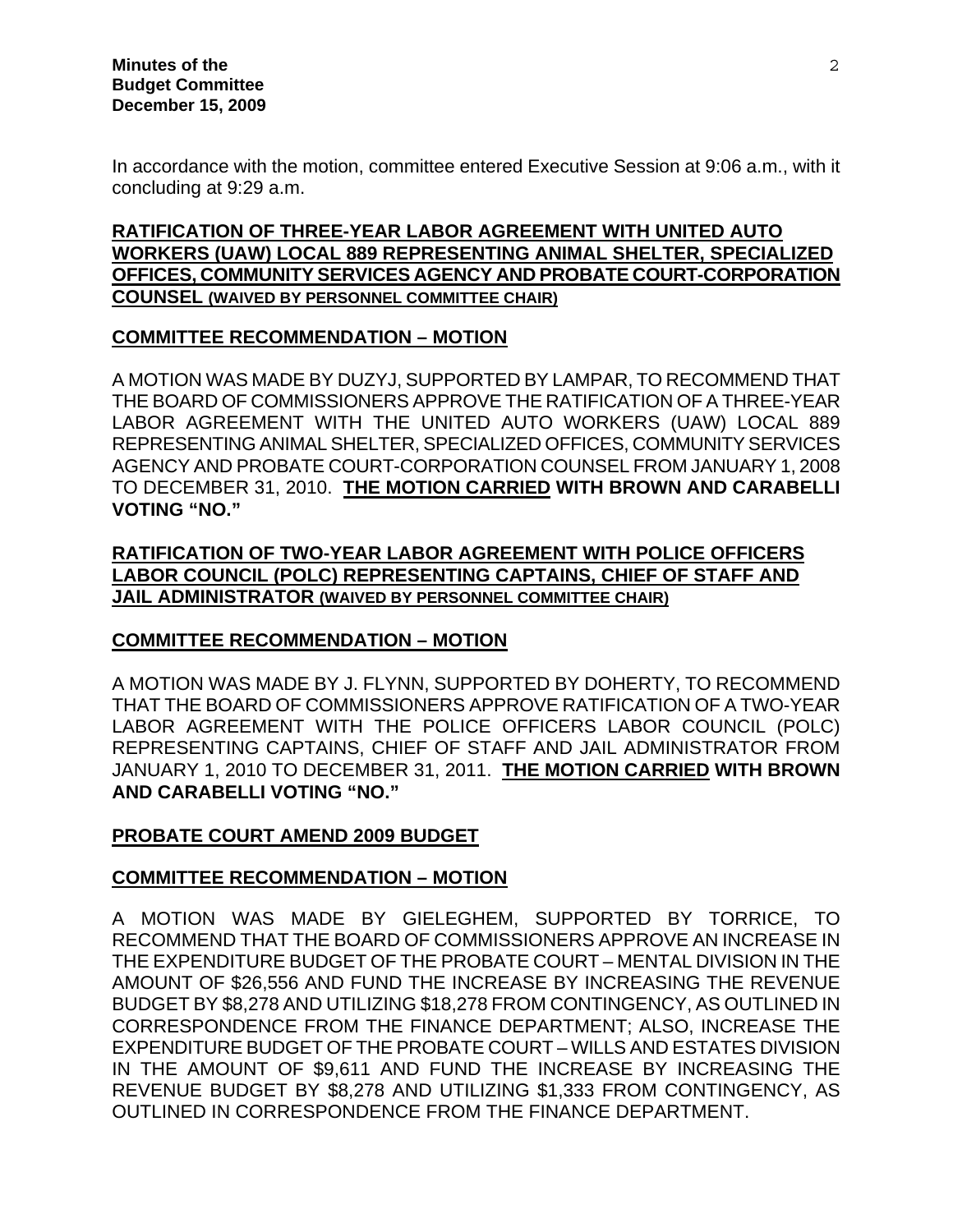The following commissioners spoke: Gieleghem, Brown, Bruley and Doherty.

Chair Brdak called for a vote on the motion and **THE MOTION CARRIED.** 

## **ADOPT 2010 BUDGET REDUCTIONS FOR THE SHERIFF'S DEPARTMENT IN THE AMOUNT OF \$2,404,190**

# **COMMITTEE RECOMMENDATION – MOTION**

A MOTION WAS MADE BY DiMARIA, SUPPORTED BY SZCZEPANSKI, TO RECOMMEND THAT THE BOARD OF COMMISSIONERS ADOPT THE 2010 BUDGET REDUCTIONS FOR THE SHERIFF'S DEPARTMENT IN THE AMOUNT OF \$2,404,190.

Sheriff Hackel overviewed his report, which included two proposals for meeting the remaining \$1,088,955 reduction.

The following commissioners spoke: Carabelli, Crouchman, Sprys and Vosburg.

#### **AMENDMENT**

A MOTION WAS MADE BY TOCCO, SUPPORTED BY CAMPHOUS-PETERSON, TO ADOPT THE PLAN LAID OUT BY THE SHERIFF IN ORDER TO ACHIEVE THE REMAINING REDUCTION OF \$1,088,955:

| LEAVE (1) CAPTAIN AND (2) SERGEANT POSITIONS VACANT      | \$420,000 |
|----------------------------------------------------------|-----------|
| <b>FORFEITURE MONEY</b>                                  | 400.000   |
| CHECK FROM 42-2 COURT (\$392,000)                        | 268,855   |
| (THE COURT RESIDED IN THE SHERIFF'S OFFICE FACILITY FROM |           |
| SEPTEMBER 2002 UNTIL MAY 2008).                          |           |

The following commissioners spoke: Bruley and Duzyj.

## **MOTION**

A motion was made by Crouchman, supported by Sprys, to call for the question. **The Motion Carried.** 

Chair Brdak called for a vote on the amendment and **THE MOTION CARRIED WITH VOSBURG VOTING "NO."** 

The following commissioners spoke: Vosburg and Doherty.

## **MOTION**

A motion was made by Crouchman, supported by Sprys, to call for the question. **The Motion Carried.** 

Chair Brdak called for a vote on the motion, as amended, and **THE MOTION CARRIED.**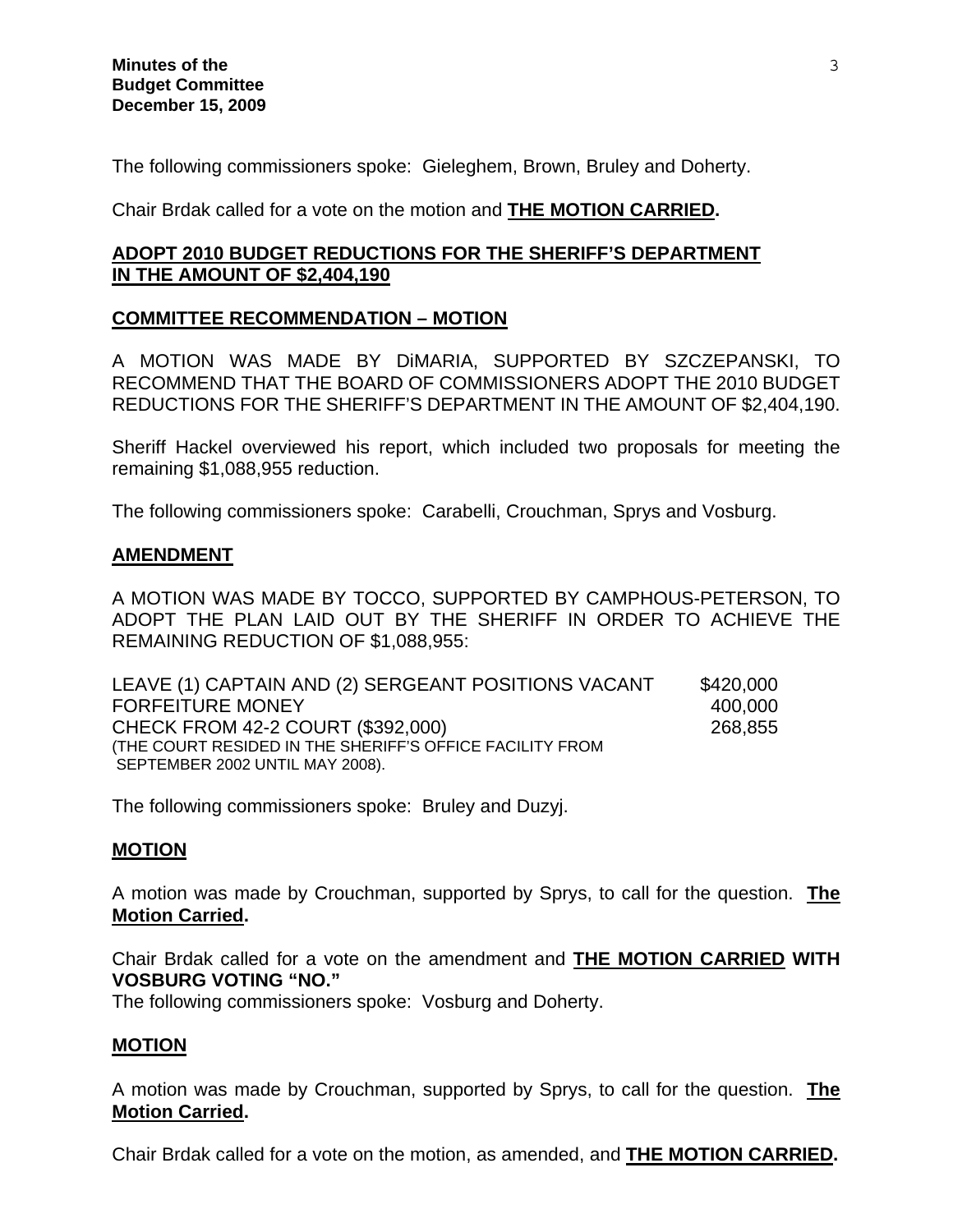#### **IMPLEMENT BUDGETARY SAVINGS FOR PROTECTIVE SERVICES DIVISION 2010 BUDGET**

#### **COMMITTEE RECOMMENDATION – MOTION**

A MOTION WAS MADE BY MIJAC, SUPPORTED BY J. FLYNN, TO RECOMMEND THAT THE BOARD OF COMMISSIONERS CONCUR IN THE RECOMMENDATION OF THE DIRECTOR OF RISK MANAGEMENT AND SAFETY DEPARTMENT AND IMPLEMENT \$86,869.47 IN BUDGETARY SAVINGS FOR THE PROTECTIVE SERVICES DIVISION 2010 BUDGET, EFFECTIVE JANUARY 1, 2010; THESE SAVINGS MEET AND EXCEED THE 2010 BUDGETARY TARGET REDUCTION OF \$86,411.

The following commissioner spoke: Rengert.

Chair Brdak called for a vote on the motion and **THE MOTION CARRIED.**

# **RECEIVE AND FILE FINANCE DIRECTOR'S CORRESPONDENCE REGARDING MOODY'S INVESTOR SERVICE COUNTY BOND RATING**

#### **MOTION**

A motion was made by Doherty, supported by Vosburg, to receive and file the Finance Director's correspondence regarding Moody's Investor Service County bond rating.

The following commissioner spoke: Mijac.

Chair Brdak called for a vote on the motion and **The Motion Carried.** 

#### **ADOPT RECOMMENDED 2010 BUDGET IN THE AMOUNT OF \$465,688,675 (Refer to December 16, 2009 Public Hearing)**

## **COMMITTEE RECOMMENDATION – MOTION**

A MOTION WAS MADE BY MIJAC, SUPPORTED BY SZCZEPANSKI, TO RECOMMEND THAT THE BOARD OF COMMISSIONERS ADOPT A RECOMMENDED 2010 MACOMB COUNTY BUDGET IN THE AMOUNT OF \$465,688,675. **THE MOTION CARRIED.**

#### **REAUTHORIZATION OF EXTRA HIRES – CLERK/REGISTER OF DEEDS (RECOMMENDED BY ADMINISTRATIVE SERVICES COMMITTEE ON 12-9-09)**

## **COMMITTEE RECOMMENDATION – MOTION**

A MOTION WAS MADE BY BROWN, SUPPORTED BY VOSBURG, TO RECOMMEND THAT THE BOARD OF COMMISSIONERS REAUTHORIZE THE CLERK/REGISTER OF DEEDS TO CONTINUE THE FIGHT AGAINST REAL ESTATE FRAUD BY RETAINING UP TO FIVE "EXTRA HIRE" EMPLOYEES TO MAINTAIN THE ELECTRONIC ENTRY BOOK, REQUIRED BY LAW, AT A COST NOT TO EXCEED \$135,000; FUNDS ARE